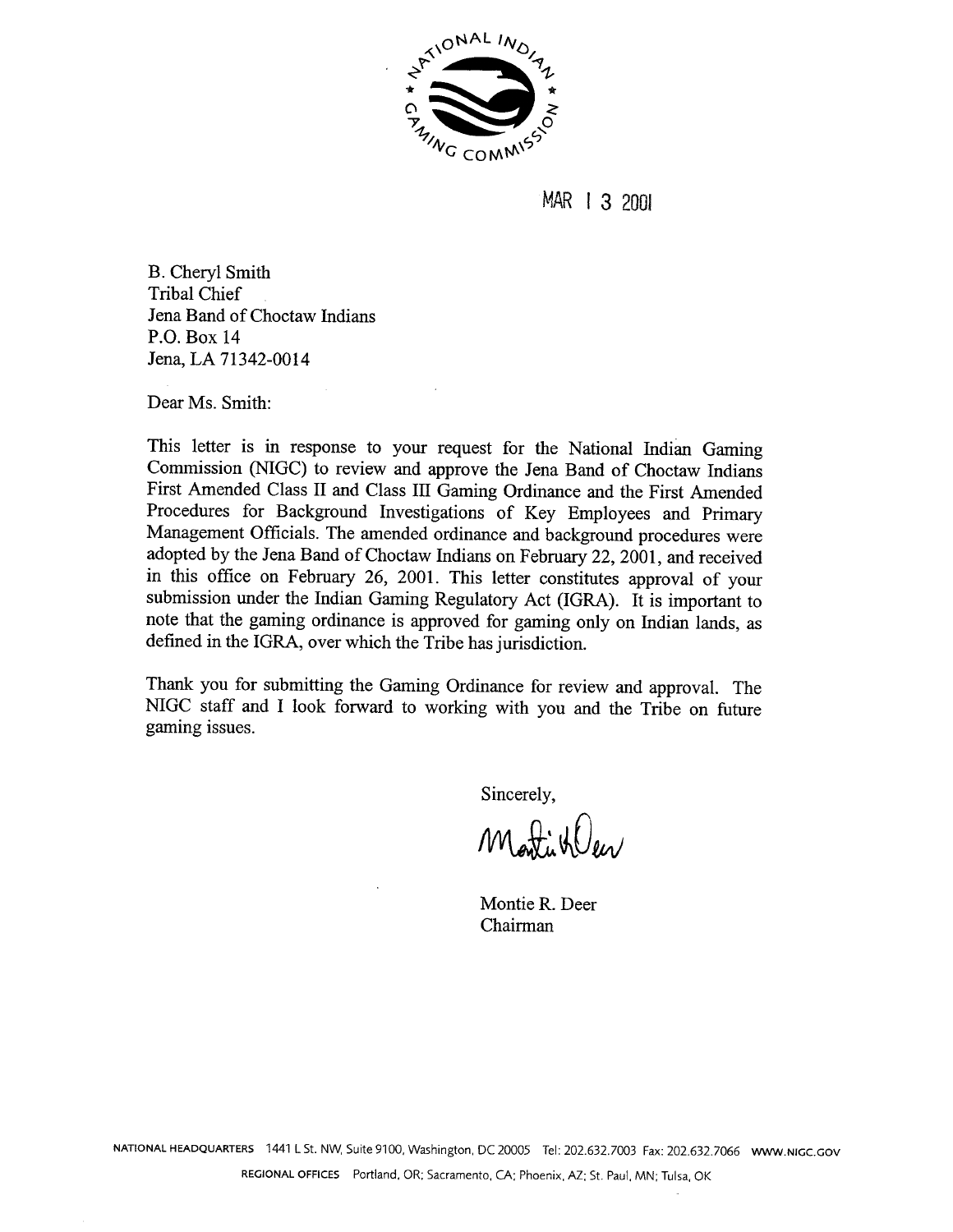

# *Jena Band of* **Choctaw** *Indians*

**P.** 0. **Box 14 Jena, Louisiana 71342-0014 Phone: 318-992-2717 Fax: 318-992-8244** 

FEB 26 2001

# **JENA BAND OF CHOCTAW INDIANS TRIBAL COUNCIL RESOLUTION NO. JBC 01- a00** - **02 o a**

**WHEREAS** the Jena Band of Choctaw Indians is a federally-recognized Indian tribe;

**WHEREAS** the Tribal Council is the governing body of the Jena Band of Choctaw Indians;

**WHEREAS** the Tribal Council has submitted to the National Indian Gaming Commission an ordinance for the operation of Class I1 and Class 111 gaming operations on its tribal lands; and

**WHEREAS** the National Indian Gaming Commission has indicated that the Jena Band of Choctaw Indians must amend its gaming ordinance to comply with the Indian Gaming Regulatory Act.

**NOW BE IT RESOLVED** that the Tribal Council hereby approves the Jena Band of Choctaw Indians First Amended Class I1 and Class I11 Gaming Ordinance ("Gaming Ordinance");

**NOW BE IT FURTHER RESOLVED** that the Tribal Council hereby approves the First Amended Procedures for Background Investigations of Key Employees and Primary Management Officials ("Procedures for Background Investigations"); and

**NOW BE IT FURTHER RESOLVED** that the Tribal Chief, B. Cheryl Smith, is hereby authorized to submit the amended Gaming Ordinance and amended Procedures for Background Investigations to the National Indian Gaming Commission for approval.

# **CERTIFICATION**

This resolution was considered and adopted at a duly called meeting ofthe Tribal Council held Investigations to the National Indian Gaming Commission for approval.<br> **CERTIFICATION**<br>
This resolution was considered and adopted at a duly called meeting of the Tribal Council held<br>
on this 22<sup>6</sup>day of *Linuxy*, 2001,

Christian New

B. Cheryl Smith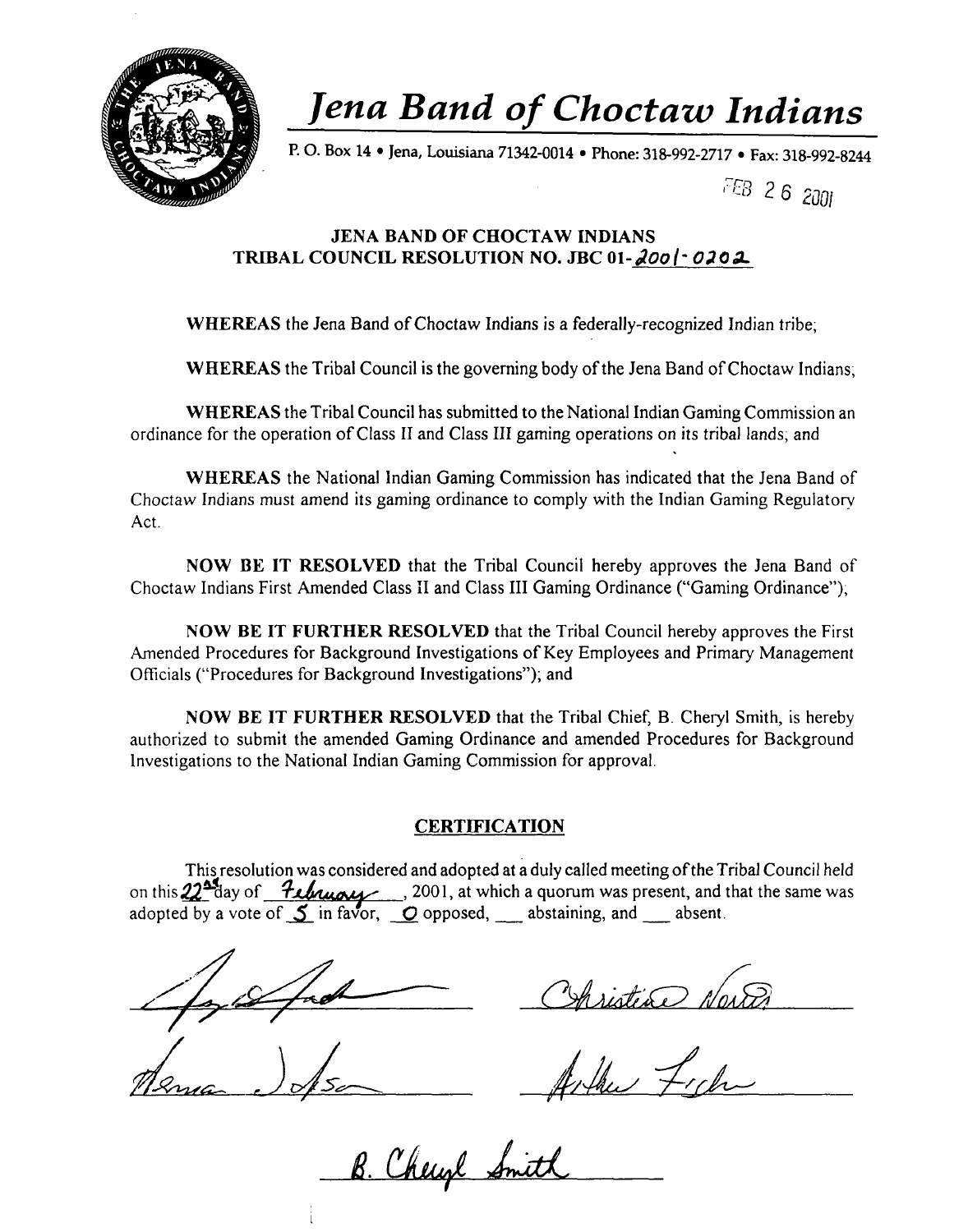# **THE JENA BAND OF CHOCTAW INDIANS FIRST AMENDED CLASS I1 AND CLASS I11 GAMING ORDINANCE**

#### L Purpose.

 $\ddot{\phantom{1}}$ 

The Jena Tribal Council is the Governing Body of the Jena Band of Choctaw Indians. The Jena Tribal Council is empowered by the Tribe's Constitution to enact ordinances, THEREFORE this body hereby enacts this ordinance in order to set the terms for Class I1 and Class I11 gaming operations on tribal lands.

### **11.** Gaming Authorized.

Class I1 gaming as defined in the Indian Gaming Regulatory Act, P.L. 100-447, 25 U.S.C. Section 2703(7)(A) and for Class III gaming in 25 U.S.C. Section 2703(8) ("IGRA") and by the regulations promulgated by the National Indian Gaming Commission at 25 C.F.R. *5* 502.3 (as published in the Federal Register at 57 FR 12382-12393, April 9, 1992) is hereby authorized.

# **111.** Ownership of Gaming.

The Tribe shall have the sole propriety interest in and responsibility for the conduct of any gaming operation authorized by this ordinance. The Tribe may own and operate the gaming operation either directly or through a wholly-owned, tribally-chartered organization.

### **IV.** Use of Gaming Revenue.

A. Net revenues from Class I1 and Class I11 gaming shall be used only for the following purposes: to fund tribal government operations and programs; provide for the general welfare of the Tribe and its members; promote tribal economic development; donate to charitable organizations; or help fund operations of local government agencies.

B. If the Tribe elects to make per capita payments to tribal members, it shall authorize such payments only upon approval of a plan submitted to the Secretary of the Interior under 25 U.S.C. *5* 2710(b)(3).

# **V.** Audit.

**A.** The Tribe shall cause to be conducted annually an independent audit of gaming operations and shall submit the resulting audit reports to the National Indian Gaming Commission.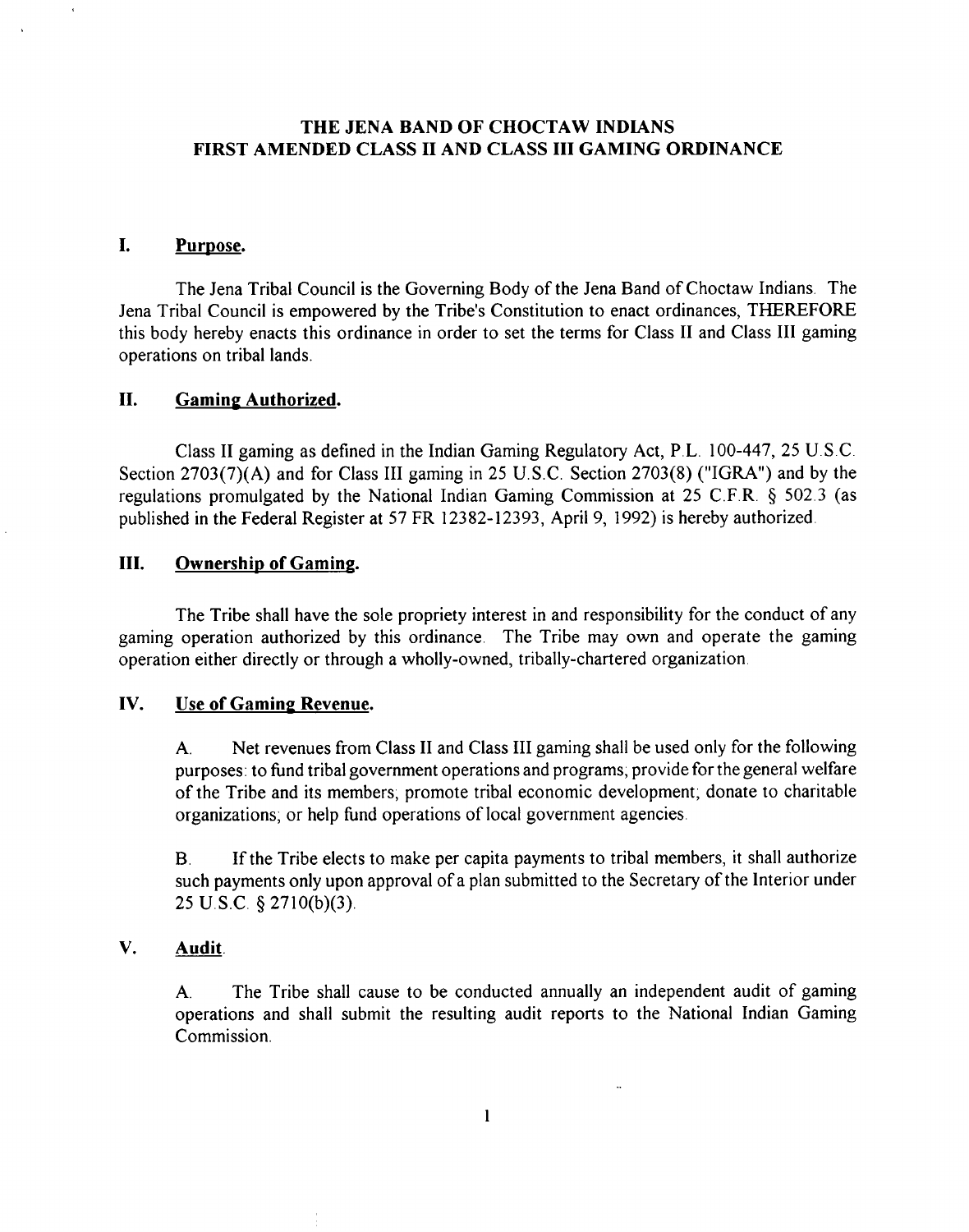**B.** All gaming related contracts that result in the purchase of supplies, services, or concessions in excess of \$25,000.00 annually, except contracts for professional legal and accounting services, shall be specifically included within the scope of the audit that is described in subsection A. above.

# **VI. Protection of the Environment and Public Health and Safety.**

The Class I1 and Class I11 gaming facilities shall be constructed, maintained and operated in a manner that adequately protects the environment and the public health and safety.

# VI<sup>1</sup> Licenses for Key Employees and Primary Management Officials.

The Tribe shall ensure that the policies and procedures set out in this section are implemented with respect to key employees and primary management officials employed at any Class II or Class I11 gaming enterprise operated on Indian lands:

# **A.** Definitions

For the purposes of this section, the following definitions apply:

# **1.** Kev emplovee means

**(A) A** person who performs one or more of the following functions:

- $(1)$ Bingo caller;
- $(2)$ Counting room supervisor;
- $(3)$ Chief of security;
- Custodian of gaming supplies or cash;  $(4)$
- Floor manager;  $(5)$
- Pit boss;  $(6)$
- $(7)$ Dealer;
- $(8)$ Croupier;
- Approver of credit; or  $(9)$
- $(10)$ Custodian of gambling devices including persons with access to cash and accounting records within such devices;
- (B) If not otherwise included, any other person whose total cash compensation is in excess of \$50,000 per year; or
- (C) If not otherwise included, the four most highly compensated persons in the gaming operation.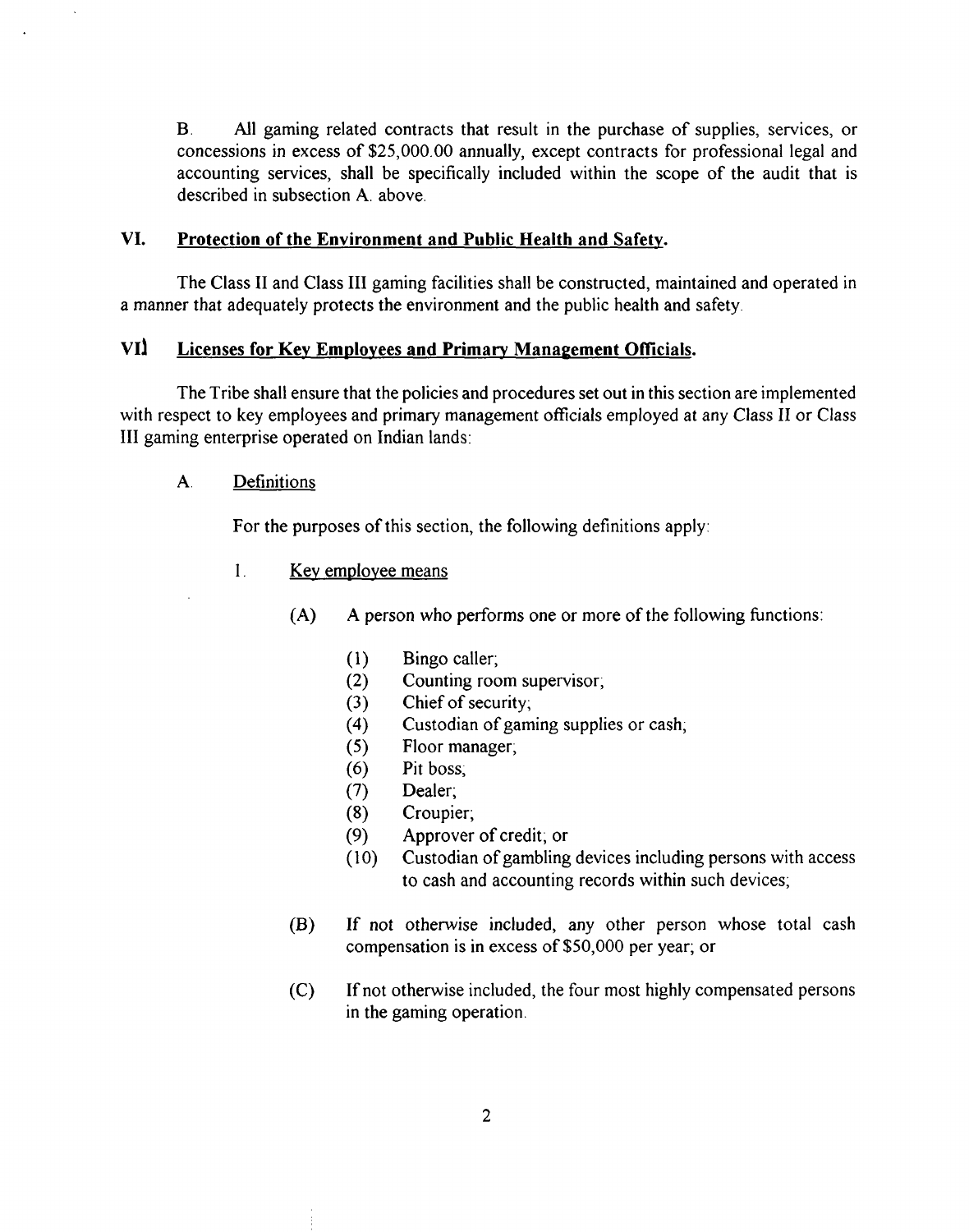### 2. Primary management official means

- (A) The person having management responsibility for a management contract;
- **(B)** Any person who has authority.
	- (1) To hire and fire employees; or<br>(2) To set up working policy for the
	- To set up working policy for the gaming operation; or
- (C) The chief financial officer or other person who has financial management responsibility.

### B. Application Forms

1. The following notice shall be placed on the application form for a key employee or a primary management official before that form is filled out by an applicant:

In compliance with the Privacy Act of 1974, the following information isprovided: Solicitation of the information on this form is authorized by 25 U.S.C. 2701 et seq. The purpose of the requested information is to determine the eligibility of individuals to be employed in a gaming operation. The information will be used by National Indian Gaming Commission members and staff who have need for the information in the performance of their official duties. The information may be disclosed to appropriate Federal, Tribal, State, local, or forelgn law enforcement and regulatory agencies when relevant to civil, criminal or regulatory investigations or prosecutions or when pursuant toa requirement by a tribe or the National Indian Gaming Commission in connection with the hiring or firing of an employee, the issuance or revocation of a gaming license, or investigations of activities while associated with a tribe or a gaming operation. Failure to consent to the disclosures indicated in this notice will result in a tribe's being unable to hire you in a primary management official or key employee position.

The disclosure of your Social Security Number (SSN) is voluntary. However, failure to supply a SSN may result in errors in processing your application.

- 2. Existing key employees and primary management officials shall be notified in writing that they shall either:
	- (A) Complete a new application form that contains a Privacy Act notice, or
	- (B) Sign a statement that contains the Privacy Act notice and consent to the routine uses described in that notice.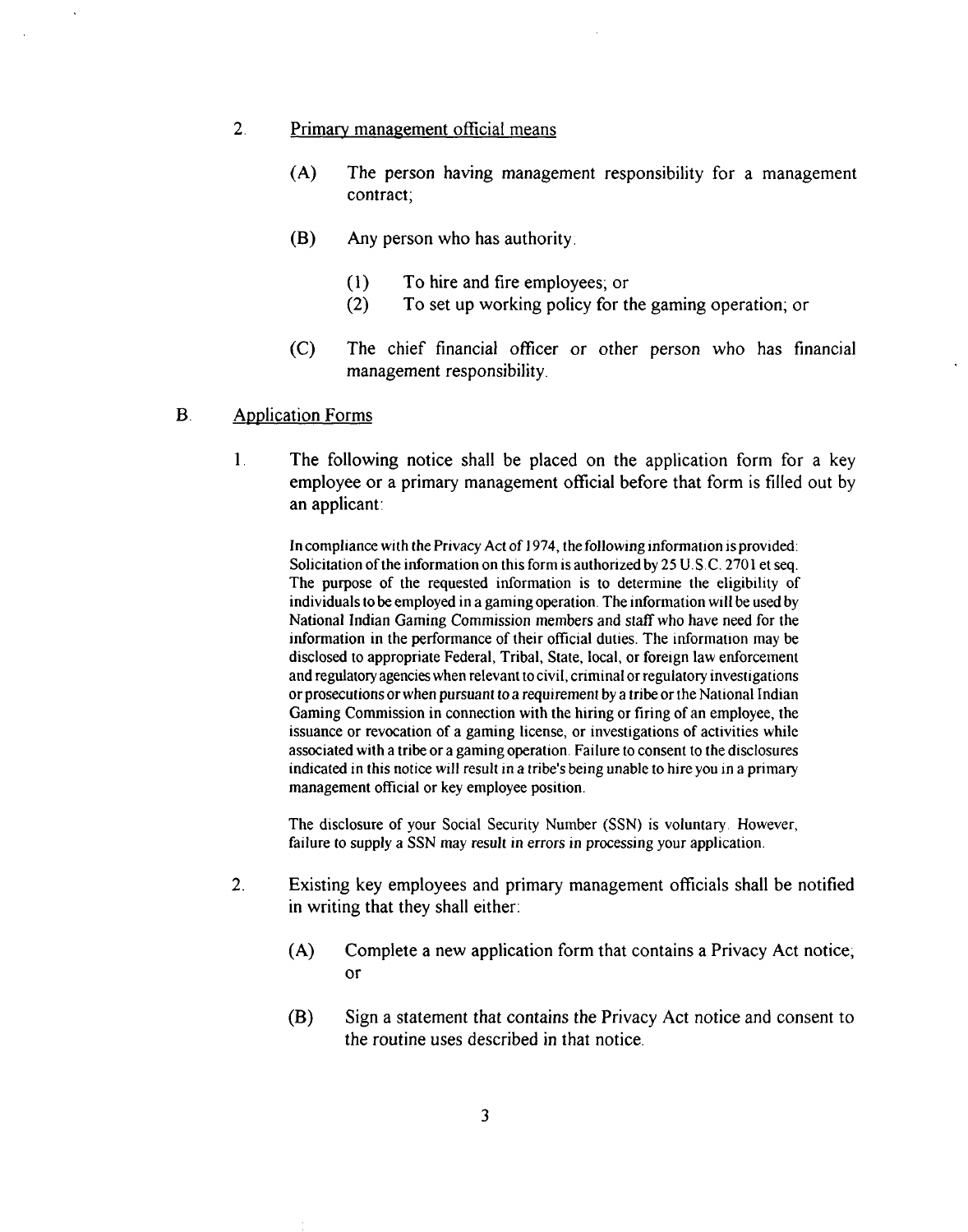**3.** The following notice shall be placed on the application form for a key employee or a primary official before that form is filled out by an applicant.

**A** false statement on any pan of your application may be grounds for not hiring you, or for firing you after you begin work. Also, you may be punished by fine or imprisonment. **(U.S.** Code. title 18, section 1001.)

- **4.** The Tribe shall notify in writing existing key employees and primary management officials that they shall either:
	- (A) Complete a new application form that contains a notice regarding false statements; or
	- (B) Sign a statement that contains the notice regarding false statements.

#### $\mathbf{C}$ Background Investigations

- **1.** Upon receipt of a completed application and any required fee, the Commission shall conduct or cause to be conducted a background investigation pursuant to the "Procedures for Background Investigations of Key Employees and Primary Management Oficials" and to Subsection D, below, to ensure that the applicant is qualified for licensing.
- **2.** The background investigation shall be at least **as** stringent as is required by any valid and effective Compact that the Tribe enters into and 25 C.F.R. Part 556, and shall provide all available information necessary to the determination required under *25* C.F.R. \$ 558.2. In particular, the Commission shall cause a thorough criminal history check to be made of each applicant by requesting the Louisiana State Police to conduct a background check of applicant and by having the National Indian Gaming Commission process the applicant's fingerprint card through the Federal Bureau of Investigation.
- **3.** The Tribe shall request from each primary management official and from each key employee all of the following information:
	- (A) Full name, other names used (oral or written), social security number(s), birth date, place of birth, citizenship, gender, all languages (spoken or written);
	- (B) Currently and for the previous 5 years: business and employment positions held, ownership interests in those businesses, business and residence addresses, and drivers license numbers;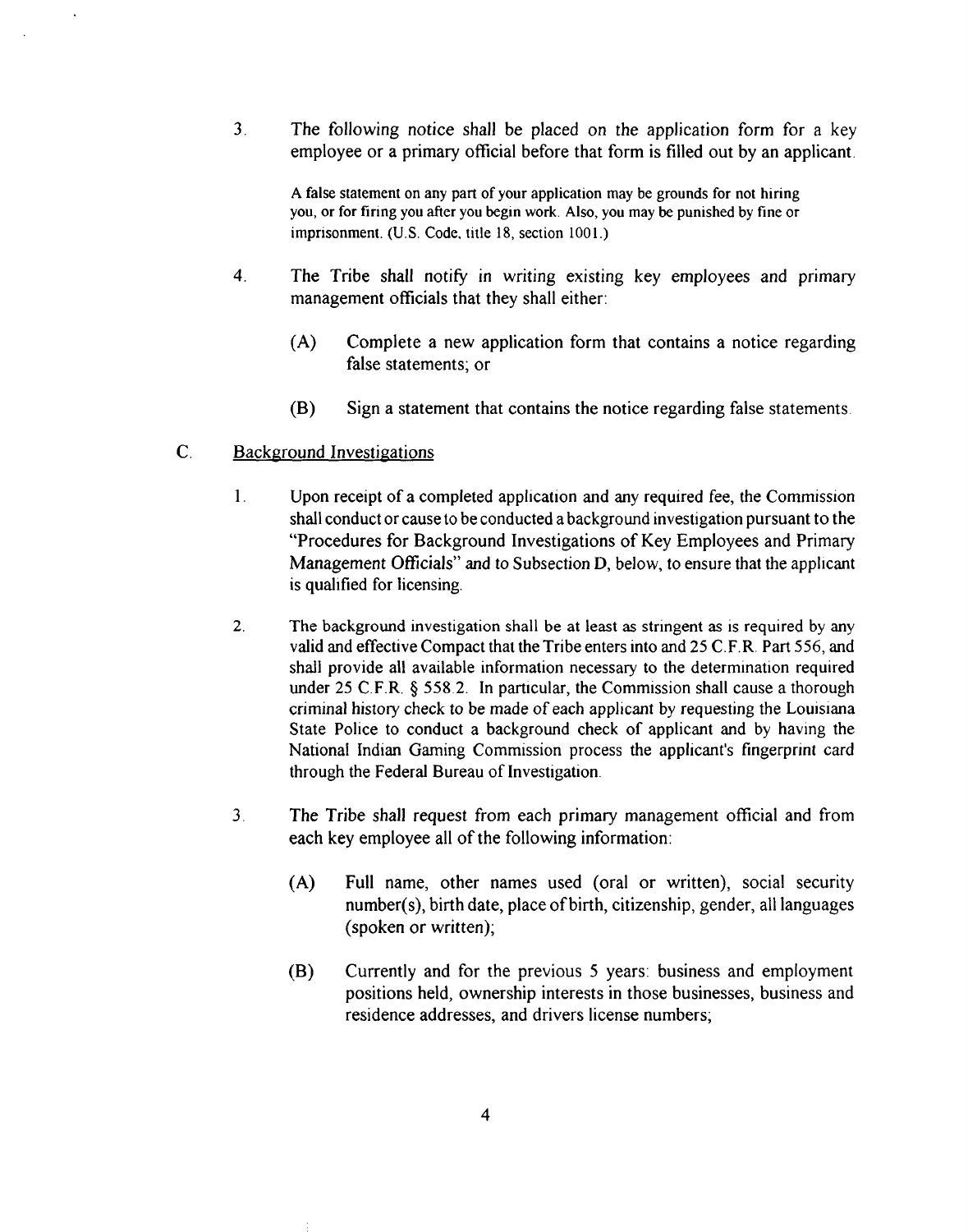- $(C)$ The names and current addresses of at least three personal references, including one personal reference who was acquainted with the applicant during each period of residence listed under paragraph (l)(b) of this section;
- $(D)$ Current business and residence telephone numbers;
- (E) **A** description of any existing and previous business relationships with Indian tribes, including ownership interests in those businesses;
- $(F)$ **A** description of any existing and previous business relationships with the gaming industry generally, including ownership interests in those businesses;
- $(G)$ The name and address of any licensing or regulatory agency with which the person has filed an application for a license or permit related to gaming, whether or not such license or permit was granted,
- $(H)$ For each felony for which there is an ongoing prosecution or a conviction, the charge, the name and address of the court involved, and the date and disposition if any;
- $(I)$ For each misdemeanor conviction or ongoing misdemeanor prosecution (excluding minor traffic violations), within 10 years of the date of the application, the name and address of the court involved and the date and disposition;
- $(J)$ For each criminal charge (excluding minor traffic charges), whether or not there is a conviction, if such criminal charge is within 10 years of the date of the application and is not otherwise listed pursuant to paragraph  $(1)(h)$  or  $(1)(i)$  of this section, the criminal charge, the name and address of the court involved and the date and disposition;
- $(K)$ The name and address of any licensing or regulatory agency with which the person has filed an application for an occupational license or permit, whether or not such license or permit was granted;
- $(L)$ **A** current photograph;
- $(M)$ **Any** other information the Tribe deems relevant; and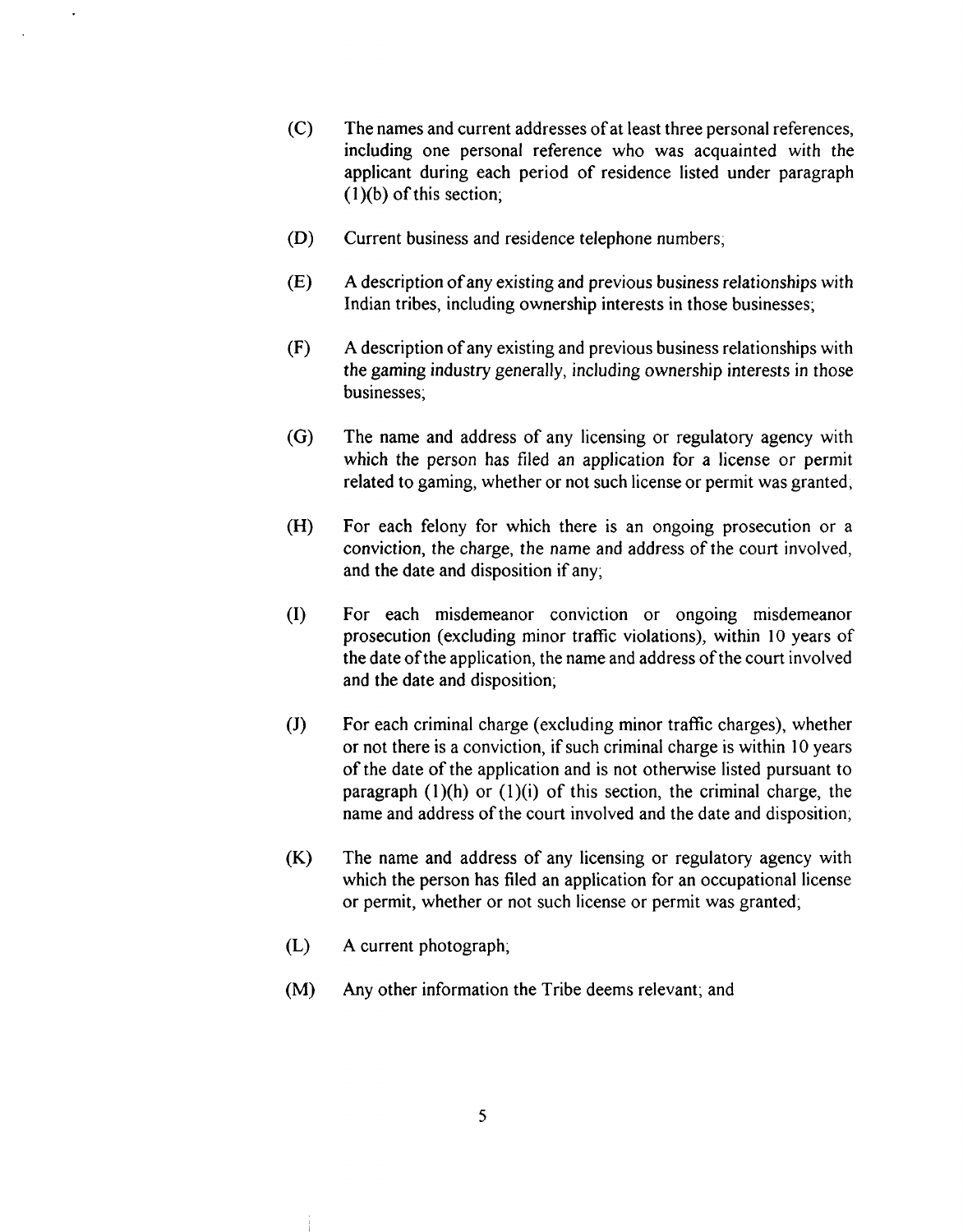- (N) Fingerprints taken by the Louisiana State Law Enforcement Department consistent with procedures adopted by the Tribe according to 25 C.F.R. \$ 522.2(h).
- **4.** In conducting a background investigation, the Tribe or its agent shall promise to keep confidential the identity of each person interviewed in the course of the investigation.

D. Eligibility Determination. The Tribe shall review a person's prior activities, criminal record, if any, and reputation, habits and associations to make a finding concerning the eligibility of a key employee or primary management official for employment in a gaming operation. If the Tribe determines that employment of the person poses a threat to the public interest or to the effective regulation of gaming, or creates or enhances dangers of unsuitable, unfair, or illegal practices and methods and activities in the conduct of gaming, a tribal gaming operation shall not employ that person in a key employee or primary management official position.

# E. Procedures for Forwarding Applications and Reports for Key Employees and Primary Management Officials to the National Indian Gaming Commission

- 1. When a key employee or primary management official begins work at a gaming operation authorized by this ordinance, the Tribe shall forward to the National Indian Gaming Commission a completed application for employment and conduct the background investigation and make the determination referred to in subsection D of this section.
- **2.** The Tribe shall forward the report referred to in subsection F of this section to the National Indian Gaming Commission within 60 days after an employee begins work or within 60 days of the approval of this ordinance by the Chairman of the National Indian Gaming Commission.
- **3.** The gaming operation shall not employ as a key employee or primary management official a person who does not have a license after 90 days.

# F. Report to the National Indian Gaming Commission

- 1. Pursuant to the procedures set out in subsection E of this section, the Tribe shall prepare and forward to the National Indian Gaming Commission an investigative report on each background investigation. **An** investigative report shall include all of the following:
	- (A) Steps taken in conducting a background investigation;<br>(B) Results obtained;
	- Results obtained;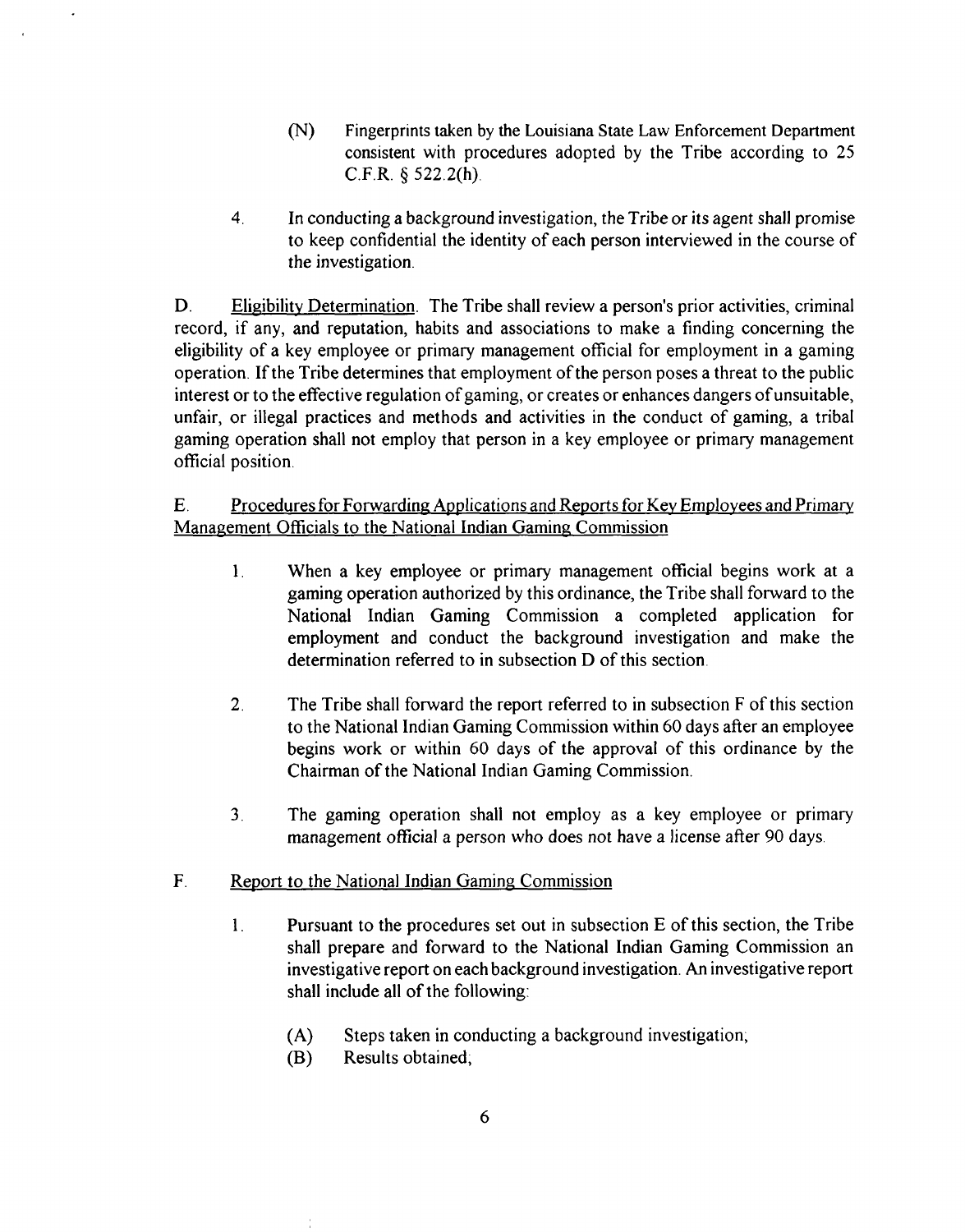- (C) Conclusions reached; and
- (D) The bases for those conclusions.
- **2.** The Tribe shall submit, with the report, a copy ofthe eligibility determination made under subsection D of this section.
- 3. If a license is not issued to an applicant, the Tribe:
	- (A) Shall notify the National Indian Gaming Commission; and
	- **(B)** May forward copies of its eligibility determination and investigative report (if any) to the National Indian Gaming Commission for inclusion in the Indian Gaming Individuals Records System.
- **4.** With respect to key employees and primary management officials, the Tribe shall retain applications for employment and reports (if any) of background investigations for inspection by the Chairman of the National Indian Gaming Commission or his or her designee for no less than three (3) years from the date of termination of employment.

# G. Granting a Gaming License

- **1.** If, within a thirty (30) day period after the National Indian Gaming Commission receives a report, the National Indian Gaming Commission notifies the tribe that it has no objection to the issuance of a license pursuant to a license application filed by a key employee or a primary management official for whom the tribe has provided an application and investigative report to the National Indian Gaming Commission, the Tribe may issue a license to such applicant.
- 2. The Tribe shall respond to a request for additional information from the Chairman of the National Indian Gaming Commission concerning a key employee or a primary management official who is the subject of a report. Such a request shall suspend the 30-day period under paragraph G. 1. of this section until the Chairman of the National Indian Gaming Commission receives the additional information.
- 3. If, within the thirty (30) day period described above, the National Indian Gaming Commission provides the Tribe with a statement itemizing objections to the issuance of a license to a key employee or to a primary management official for whom the Tribe has provided an application and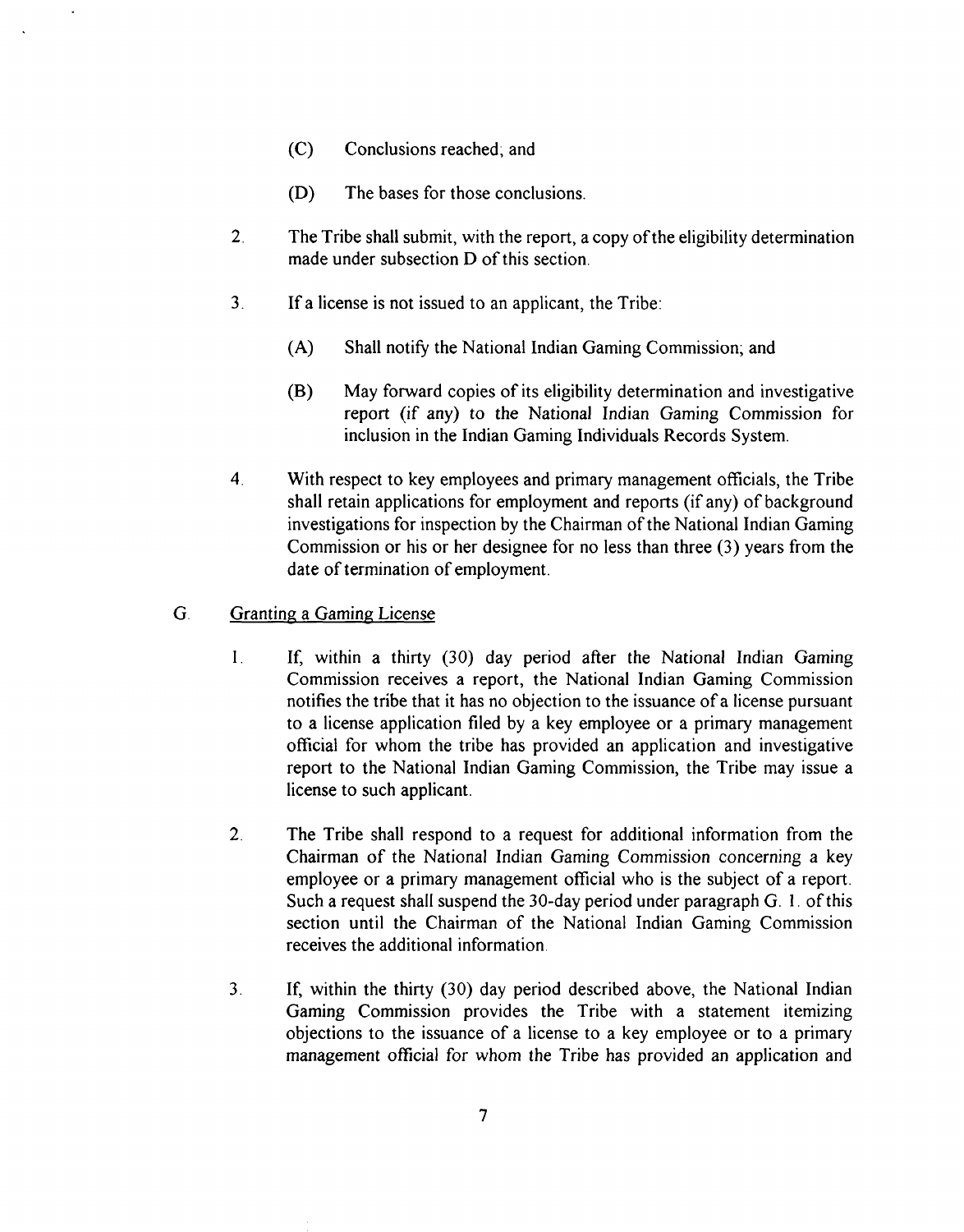investigative report to the National Indian Gaming Commission, the Tribe shall reconsider the application, taking into account the objections itemized by the National Indian Gaming Commission. The Tribe shall make the final decision whether to issue a license to such applicant.

- H. License Suspension
	- 1. If, after the issuance of a gaming license, the Tribe receives from the National Indian Gaming Commission reliable information indicating that a key employee or a primary management official is not eligible for employment under subsection D. above, the Tribe shall suspend such license and shall notify in writing the licensee of the suspension and the proposed revocation
	- **2.** The Tribe shall notify the licensee of a time and a place for a hearing on the proposed revocation of a license.
	- **3.** After a revocation hearing, the Tribe shall decide to revoke or to reinstate a gaming license. The Tribe shall notify the National Indian Gaming Commission of its decision.

#### **VIII Patron Disputes and Visitor Claims.**

A. Procedures for Resolving Patron Disputes. Whenever any patron of any Class **I1** or Class **111** Gaming activity being conducted by the Tribe under the provisions of this Gaming Ordinance believes that he or she should not have lost any money, or has not received any winnings to which the patron believes he or she was entitled, or in any other respect was treated wrongly or unfairly, any employee to whom the patron communicates the complaint shall refer the patron to the Manager. The Manager shall investigate the matter thoroughly and shall attempt to resolve the complaint amicably, promptly, and in keeping with the spirit of this Gaming Ordinance. The Manager's proposed action shall be communicated to the person in writing no less than ten **(10)**  days after the complaint is brought to the Manager. If the person is dissatisfied with the resolution proposed by the Manager, the patron may, within ten (10) days of receipt of the Manager's decision, appeal to the Commission. The Commission shall investigate the facts underlying the complaint and the actions of the Manager thereon and shall make a final decision, in writing, either to affirm the Manager's proposed resolution, or to take some different action (but in no case shall the Commission's decision be less favorable to the patron than the Manager's proposal). If the patron is still dissatisfied, he or she may request that the dispute be referred to binding arbitration, either by a single arbitrator (if the parties agree on one) or by a panel of three **(3)** arbitrators, one appointed by the patron, one appointed by the Manager, and a third appointed by the other two arbitrators; provided, that if the arbitration results in a decision that is no more favorable to the patron than the decision of the Commission, the patron shall bear one-half of the costs of the arbitration. The arbitration shall proceed in accordance with the rules of the American Arbitration Association, unless the patron and the gaming enterprise agree to follow different procedures.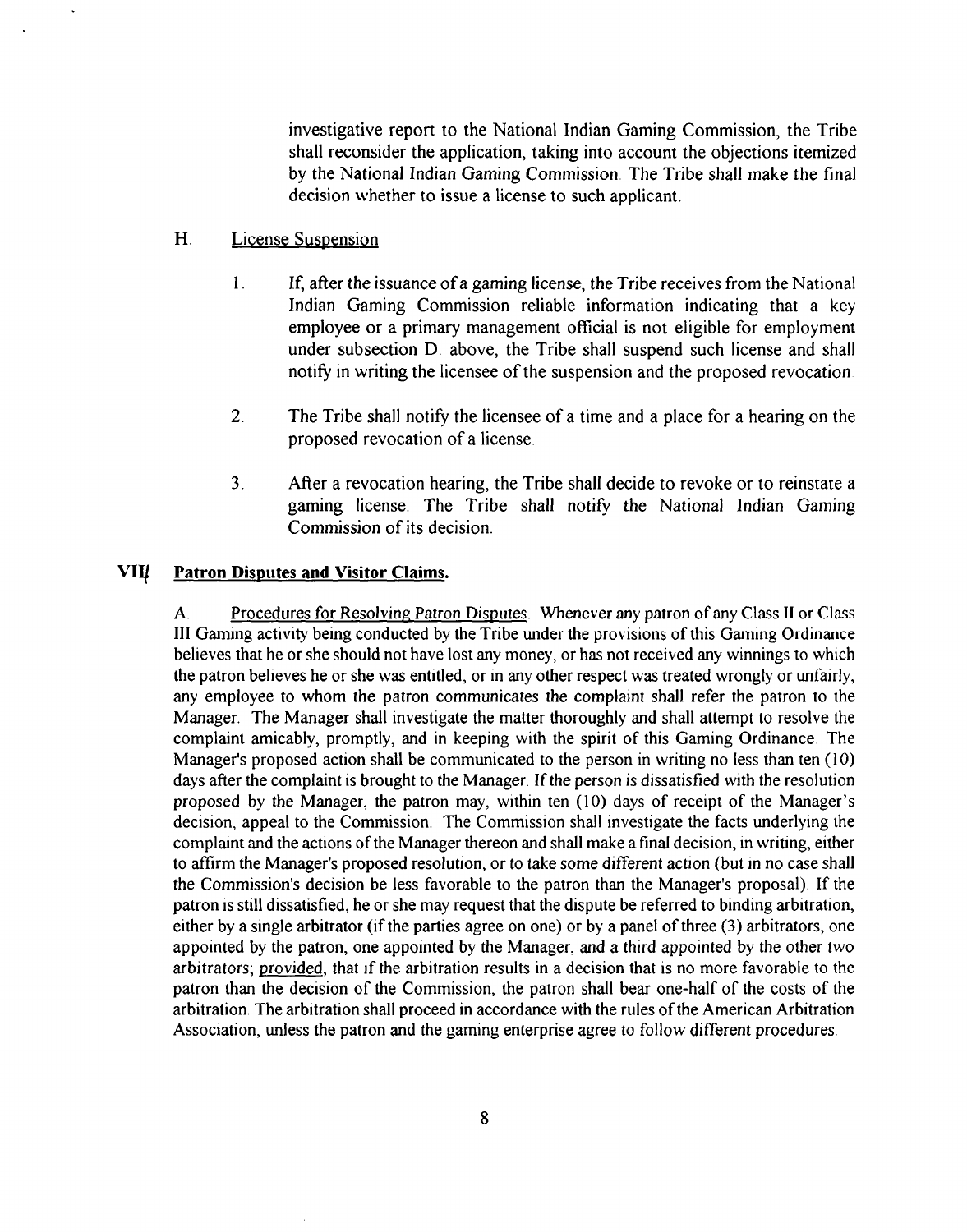B. Posting of Notice. The gaming enterprise shall prominently post a notice, bearing the title, "PATRON DISPUTE AND VISITOR CLAIMS PROCEDURES," informing patrons and visitors of the remedies set forth in this Section, and setting forth the language of Subsections (A) and (B) of this Section, in every room of every gaming facility where Class II and Class III Gaming is conducted under the provisions of this Gaming Ordinance.

C. Public Health and Safetv. Each gaming facility and additions thereto shall comply with health, safety, and construction standards that are at least as stringent as the current editions of the National Electrical Code, the Uniform Building Code, the Uniform Mechanical Code, the Uniform Fire Code, and the Uniform Plumbing Code. The Tribe shall cause inspections to be conducted with respect to these standards at least annually.

**1'1'** 

# **VIII. License Locations.**

The Tribe shall issue a separate license to each place, facility, or location on Indian lands where Class **I1** or Class **I11** gaming is conducted under this ordinance.

### $\boldsymbol{\tilde{K}}$ **IX. Sovereign Immunity.**

Nothing in this Gaming Ordinance shall be deemed to be a waiver of the Tribe's sovereign immunity.

# $X^*$ . **Repeal.**

To the extent that they are inconsistent with this ordinance, all prior gaming ordinances are hereby repealed.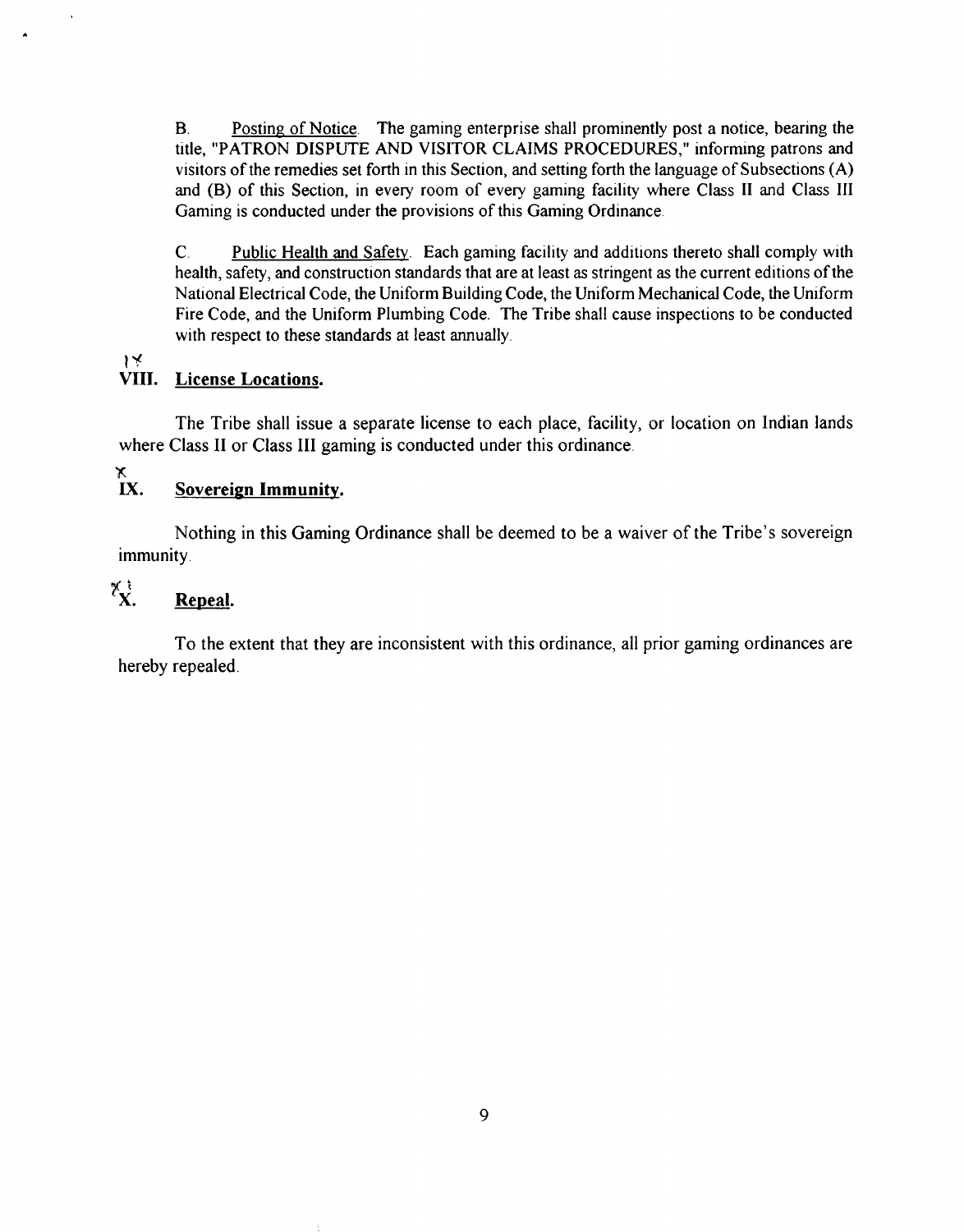# **FIRST AMENDED PROCEDURES FOR BACKGROUND INVESTIGATIONS OF KEY EMPLOYEES AND PRIMARY MANAGEMENT OFFICIALS**

# **I. Jena Band of Choctaw Indians Gaming Commission.**

The Jena Band of Choctaw Indians Gaming Commission is created to promulgate, implement, and enforce rules that it determines to be necessary and proper for the issuance, revocation, and suspension of gaming licenses, the regulation of the gaming activities, and to take any other actions necessary to carry out the purposes of the Gaming Ordinance. The Commission may also promulgate rules necessary to other investigations and inspections into the conduct of the games and the license and the maintaining of the equipment as the Commission may deem necessary and proper. In assisting the Commission in determining the suitability of an application, the Commission may request the Louisiana State Police to verify all information to be used in background checks obtained from applicants seeking employment with the Jena Band of Choctaw Indian Tribe, in the conduct of Class **I1** and Class I11 Gaming on Tribal Lands, including interviews with references and/or former employees.

# **11. Gaming Commission Procedures.**

**A.** The Jena Band of Choctaw Gaming Commission is responsible for the conduct of the background investigations and suitability determinations.

B. Background checks of applicants will be performed pursuant to the following procedures:

**1.** The Commission will provide applications to potential applicants upon request and shall collect and maintain the applications;

2. The Commission shall investigate or cause to be investigated the information provided in the applications. Such investigation will include: (i) contacting persons or entities identified in the application and verifying by written or oral communication that the information contained in the application is accurate; (ii) interviewing a sufficient number of knowledgeable people, such as former employers, partners, business associates, and others referred to in the application, to provide a basis for the Commission to make a determination on whether the applicant meets applicable eligibility requirements; (iii) reviewing relevant financial records of the applicant for the three (3) years preceding the application; and (iv) contacting any state, federal, or other government agency that is referred to in the application.

**3.** The Commission shall document any information obtained that calls into question an applicant's eligibility under the Gaming Ordinance. The documentation of these

 $\mathbf{1}$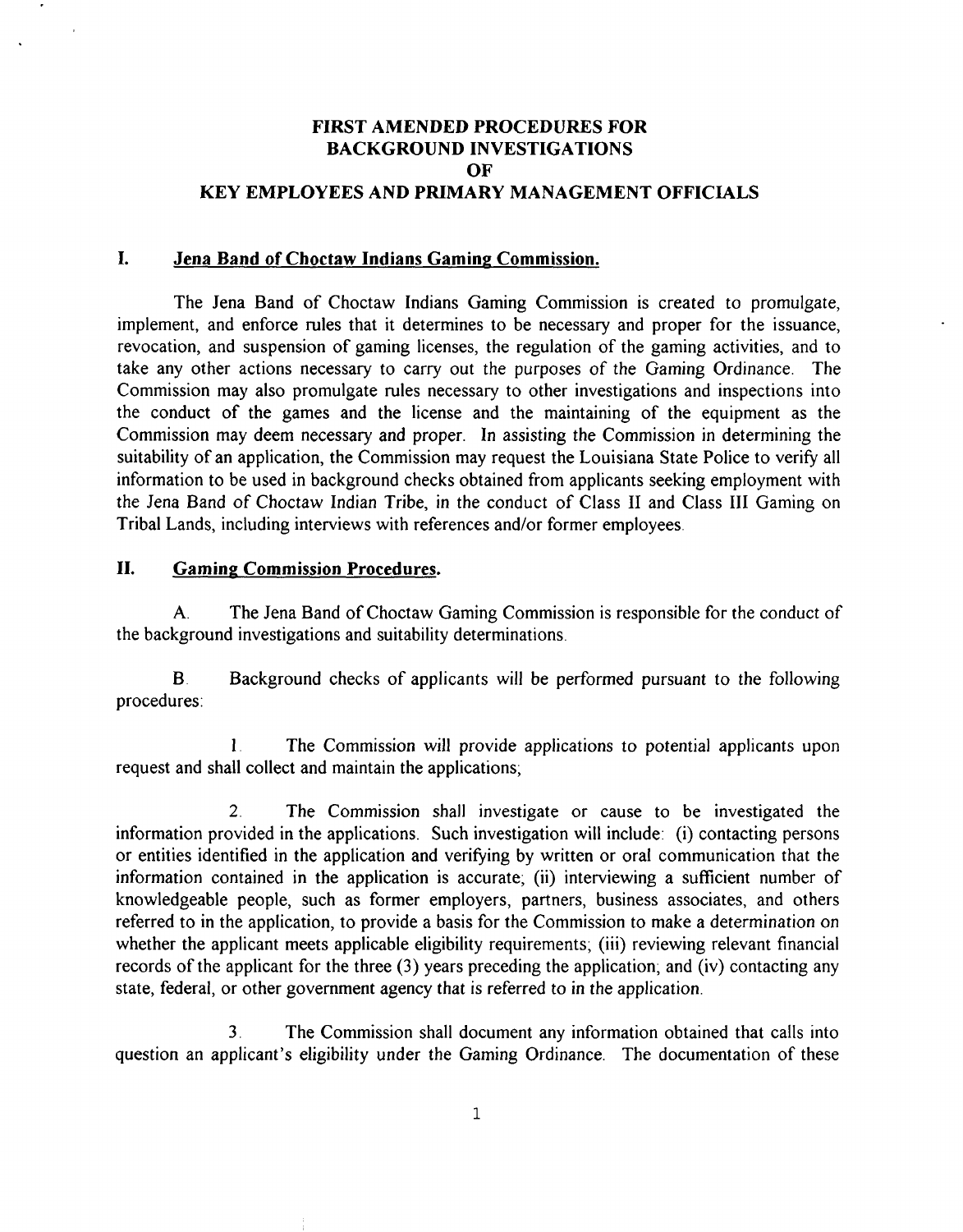problem areas shall be supported in detail, indicating the follow-up investigations performed and the result of such investigations.

**4.** The Commission will review the results of the investigation for all persons subject to licensing, including a determination as to the scope of the investigation and whether sufficient information was obtained and verified. If such information is found to be insufficient, the Commission may perform additional investigations.

**5.** Once the investigation is complete, the Commission will decide whether the applicant meets the eligibility requirements under the Gaming Ordinance.

*6.* In conducting a background investigation and review, the Commission and its agents and all persons privy to the information shall keep confidential the identity of each person interviewed in the course of investigation.

C. The Commission shall review a person's prior activities, criminal record, if any, and reputation, habits, and associations to make a finding concerning the eligibility of a key employee or primary management official for employment in a gaming operation. If the Commission determines that a person applying for a key employee or primary management official position poses a threat to the public interest or to the effective regulation of gaming, or creates or enhances dangers of unsuitable, unfair, or illegal practices and methods and activities in the conduct of gaming, the Commission shall not issue a license to that person.

D. The Commission may hold regular and special meetings at such times and places as it may deem convenient, but at least one regular meeting shall be held quarterly. A majority of the appointed members constitute a quorum of the Commission, and a special meeting may be called by any two members.

E. The Commission may hold executive and closed meetings for any of the following purposes:

**1.** Considering applications for licensing when discussing the background investigations or personal information;

**2.** Meeting with gaming or law enforcement officials of other jurisdictions regarding the investigation of persons or entities who are licensed or have applied for a license to do business with gaming operators.

**3.** Consulting with the Executive Director, employees, and agents of the Commission regarding the investigation of persons or entities who are licensed or have applied for a license to do business with the gaming operation.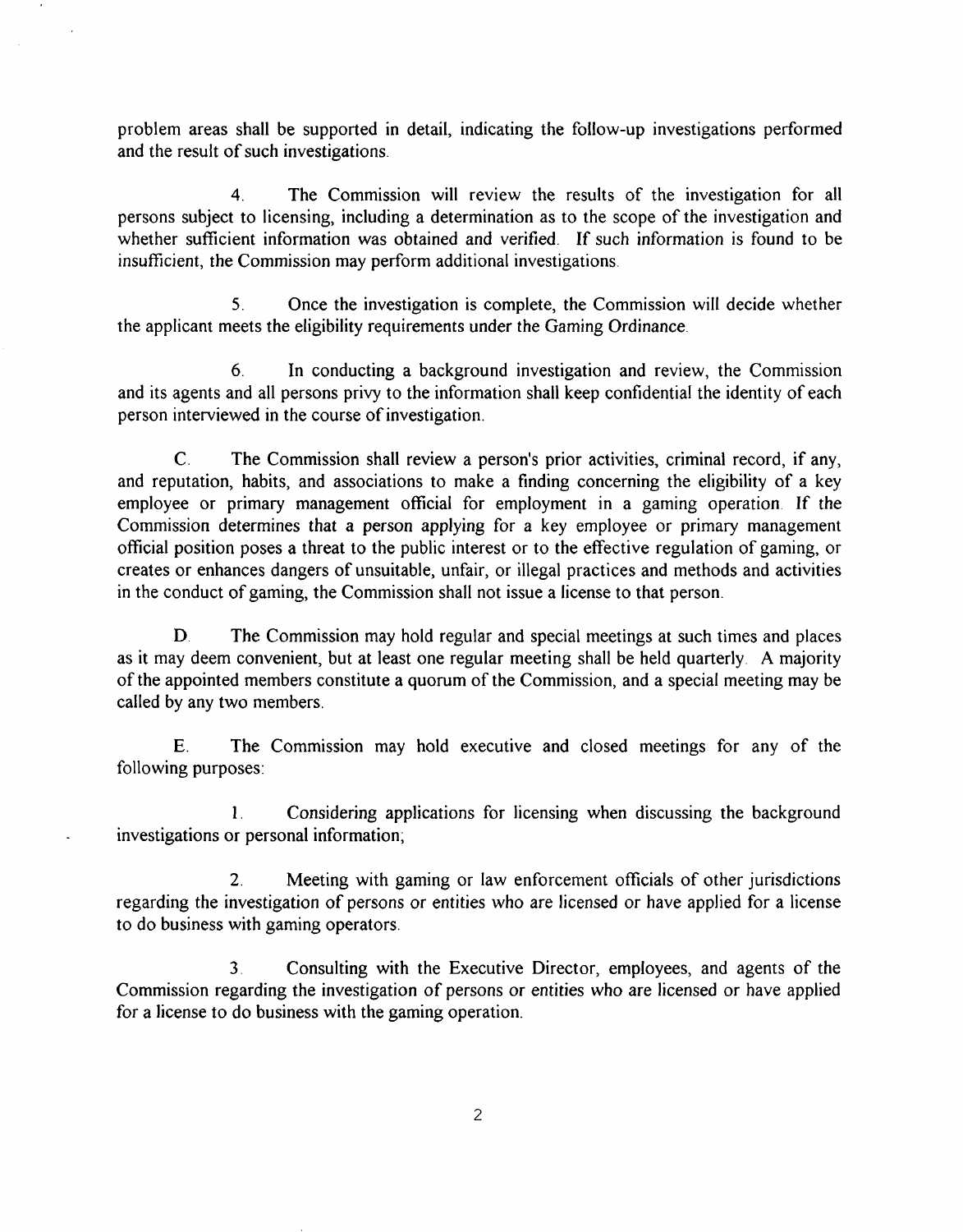**4.** Deliberating after hearing evidence in a contested case necessary to reach a decision; and

**5.** Discussing business strategies of a license or pricing strategies of a licensee if public discussion may be harmful to the competitive position of the licensee or applicant for license for the purpose of overseeing and defining gaming contracts.

F. Commission Powers shall be as follows:

**1.** To promulgate regulations that it may determine necessary and proper for the issuance, revocation, and suspension of gaming licenses, the conduct and operation of the gaming activities, and to take any other action necessary to carry out the purposes of the Gaming Ordinance;

2. To hire and fire employees. If the Commission determines that employment of the person poses a threat to the public interest or to the effective regulation of gaming, or creates or enhances dangers of unsuitable, unfair, or illegal practices and methods and activities in the conduct of gaming, the Commission shall not employ that person or allow that person to be employed in a key employee or primary management official position,

**3.** To issue licenses, oversee, and define the contract of the licensees;

**4.** To inspect and examine all premises where gaming is conducted or gaming devices or equipment are sold or distributed,

**5.** To inspect, examine, and photocopy all papers, books, and records of applicants and licensees;

*6.* To contract for such legal counsel to advise it as it may choose;

**7.** To enter into cooperation agreements with law enforcement officials of the State of Louisiana, the Bureau of Indian Affairs, the Federal Bureau of Investigation, and other law enforcement agencies for the purpose of conducting background investigations.

**8.** To suspend, or revoke for cause, any gaming license;

9. To require all primary management personnel and key employees of all management personnel to undergo investigations; and

10. To enforce preferential treatment to Native Americans, then persons domiciled in the State of Louisiana, as per the provisions of any valid and effective Tribal-State Compact that the Tribe enters into.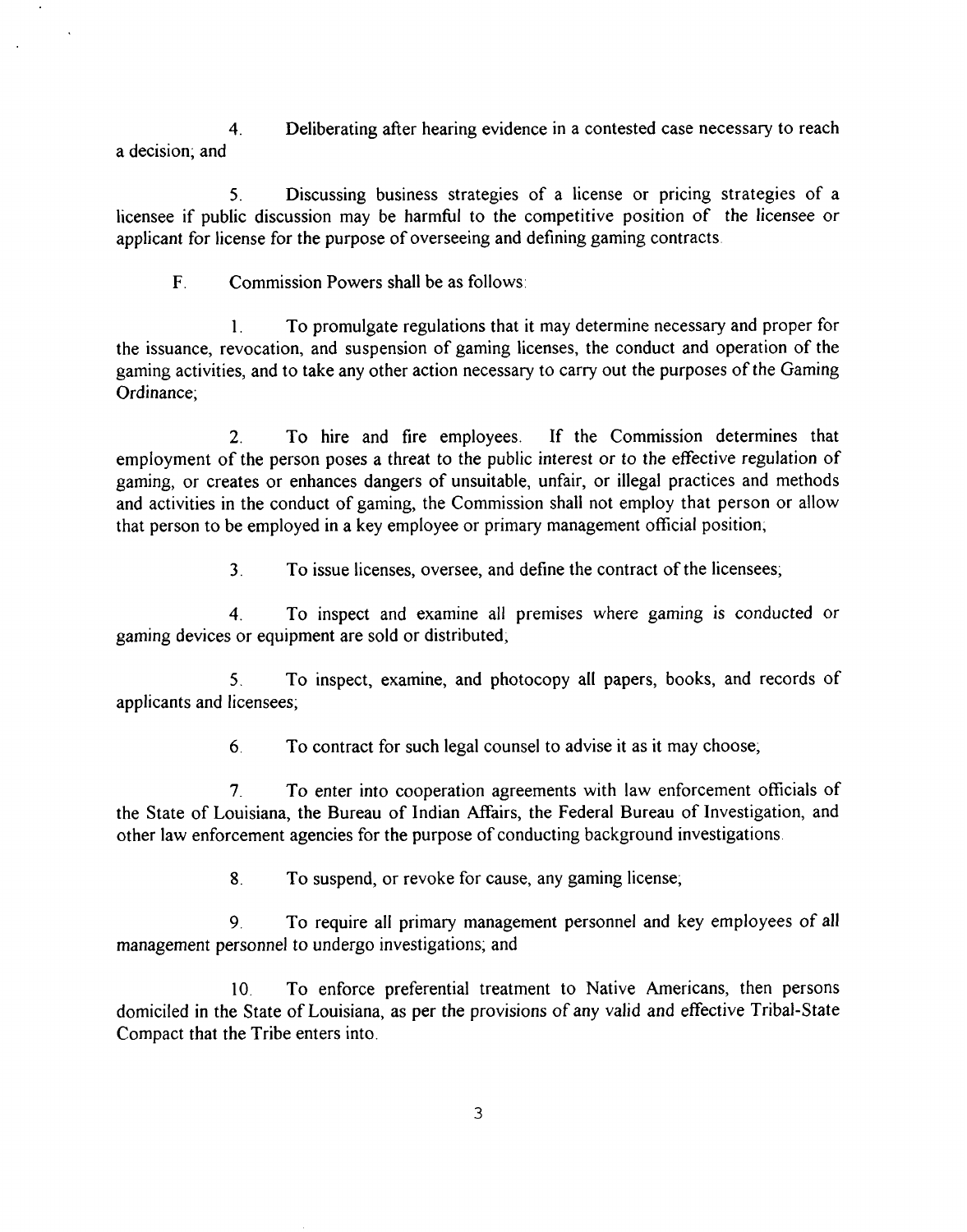## **111. Commission Positions.**

 $\cdot$ 

The Commission shall consist of three **(3)** citizens of Louisiana, all of whom shall be appointed by the Tribal Chairperson with the authorization of the Tribal Council. The Commission members may be members of the Jena Band of Choctaw Indians. The initial members to be appointed shall draw lots to see who holds the two for-year terms and the one two-year term. Thereafter, each member shall serve no more than two consecutive full terms. The Commission shall select from among its members a chairperson who shall preside over the meeting of the Commission. The Commission members may be removed, upon substantive proof of wrong doing by majority vote of the Tribal Council.

The Commission shall appoint an Executive Director who shall be responsible for the conduct of the Commission's administrative matters. The Commission shall enter into a contract of employment and set the annual salary of the Executive Director

# **IV** Gaming Commission Policies

A. Appeal of Commission Actions. Any action of the Commission is subject to appeal to a court of competent jurisdiction. Notice of appeal shall be filed in writing with the Commission and the Clerk of Court, within ten (10) days from written notice of any action of the Commission. Failure to timely appeal shall make the action final.

B. Disclosure Reauired. A disclosure of total ownership documentation shall be required to accompany all applications for licenses as an operator.

C. Approval of Licenses. The Commission may approve or disapprove any application for license, depending upon whether it deems the applicant a suitable person to hold the license and whether it considers the proposed location suitable. Among other things, failure of the applicant to provide information necessary to allow consideration into his background is grounds for denial of the license.

D. Conflict of Interest. No officer, agent, or employee of the Commission may hold a license under the Gaming Ordinance if the duties of such ofice, agency, or employment have to do with the enforcement of the gaming law and rules. This prohibition applies to the Commission, all of its employees, and all law enforcement officials and officers. No license may employ any person in any capacity while that person is in the employment of a law enforcement agency to the Commission.

# **V. Investipation Fees.**

**1.** Aoplication Fee. The Commission may establish an application fee which shall include the cost of the investigation. The fee may vary with the type of license for which application is made and is non-refundable. The application inform will be promulgated by the

 $\boldsymbol{4}$